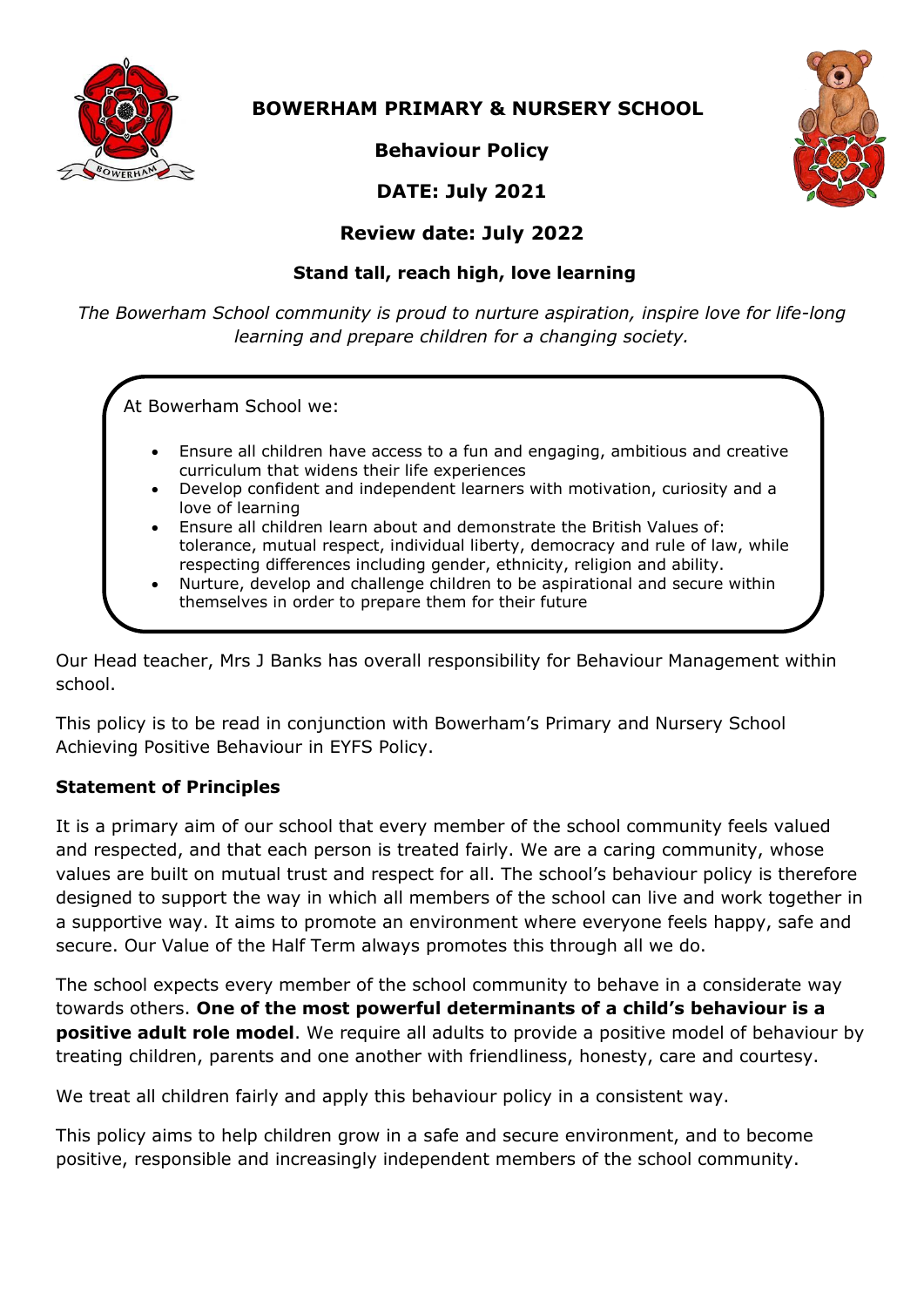The school rewards good behaviour, as it believes that this will develop an ethos of kindness and cooperation. This policy is designed to promote good behaviour, rather than merely deter anti-social behaviour.

## **Context**

Please also read this policy alongside health and safety policy, safeguarding policy, attendance policy, equalities statement, curriculum statement and SEN policy.

# **Rewarding Good Behaviour**

We praise and reward children for good behaviour in a variety of ways:

- Staff congratulate and praise children.
- Staff give individual children team points. These are given to children, either for consistent good work or behaviour, no more than 3 awarded at a time.

## **Ashton** – Yellow **Owen** - Red **Storey** - Green **Helme** - Blue

- The winning team each half term is given a 'Winning Wednesday' reward of extra playtime.
- In Key Stage 2 every week pupils in each class nominate a child to be 'citizen of week' by, throughout the week, putting names in a jar relevant to the 'Value of the Half Term' - these are published on the class page of the website. Key Stage Staff choose a child.
- A Happy Box is used in each classroom and drawn weekly to acknowledge brilliant effort or acts of kindness in school. There is also a staff Happy Box where colleagues can nominate each other for the same purposes.
- 'Star of the Week' is awarded to a child from each class for outstanding work, effort or behaviour, along with our Golden Purple Pen award for outstanding literacy.
- Marbles are given to classes for team work and effort as a whole class. Each class has 50 marbles, and once they have transferred all of them into the achieved pot they can choose a whole class activity or treat.
- In EYFS and Year 1 children have their own star that they get to take home when it has 10 stickers on.
- Positive comments and stickers are put in the communication books; a postcard is sent home for exceptional behaviour or work.
- Each half term we have a Celebration Assembly where the winning team for Winning Wednesday and Headteacher awards for the half term are awarded.
- 'Your Bowerham Best' is displayed in every classroom. This sets out the reward system in class.
- In KS2 the Bowerham Behaviour Chart is displayed alongside the Bowerham Best. This clearly shows the rewards for positive behaviour and the consequences of negative behaviour through Consequence Steps- 1-5 (See chart below). These consequence steps give all children a chance for support and to refocus and adapt their behaviour through a shared language approach.

# **Dealing with Unacceptable Behaviour**

*Each child needs to learn and understand that the consequences of their own actions have an impact on others, thus encouraging them to take responsibility for the way in which he/she behaves*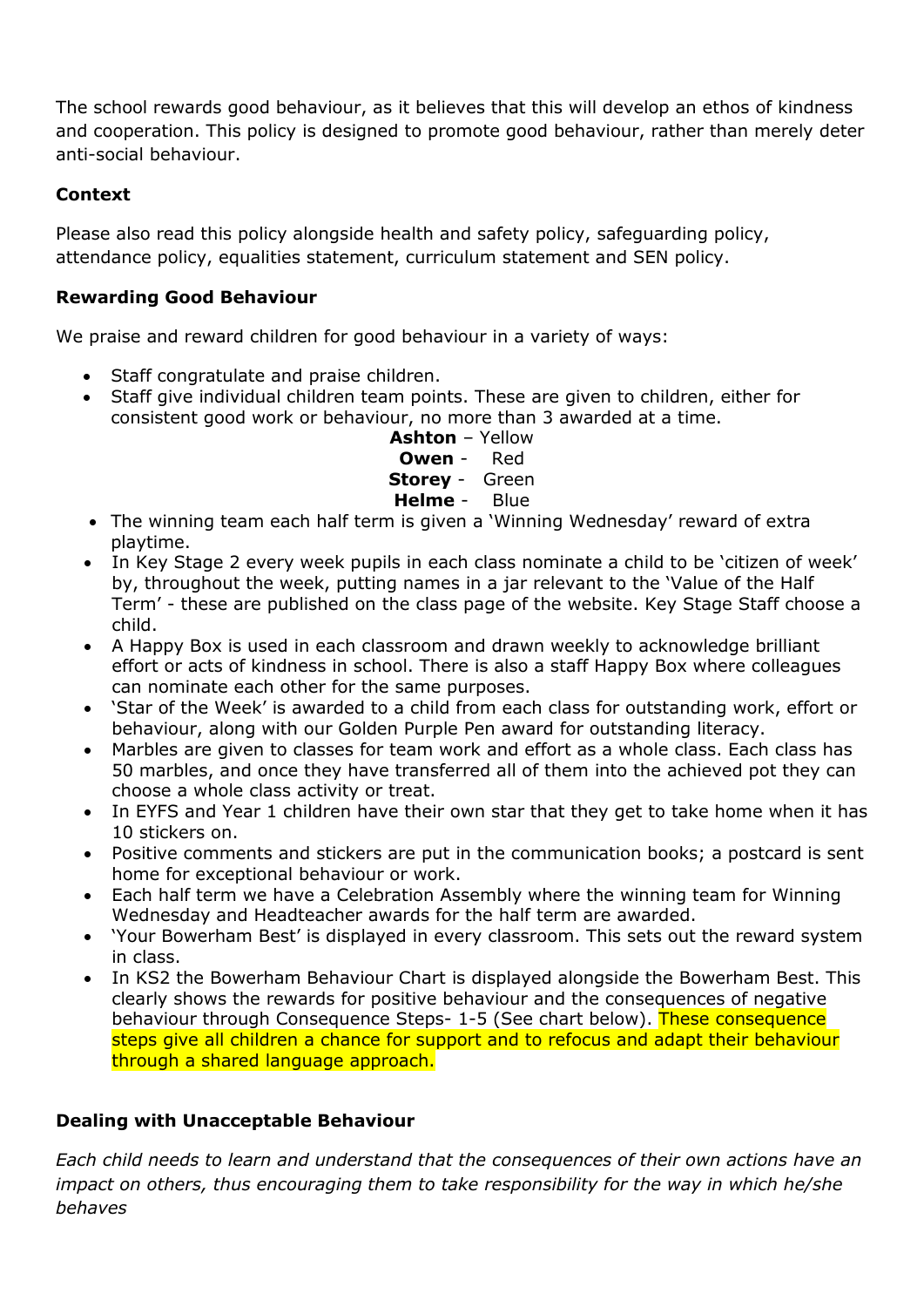The school employs a number of sanctions to enforce the Bowerham Best, and to ensure a safe and positive learning environment. We employ each sanction appropriately to each individual situation:

- We operate a yellow and red card behaviour system which is to be used as a short term system.
	- $\circ$  The issue of a yellow card results in the reasons being noted down and signed by the child and the adult. This then results in a break time being taken away from them and the details noted in the behaviour file. During the break time the child fills in a 'think sheet' to think about their behaviour and why the incident happened and how it may have been avoided, thus supporting how this may be avoided in the future. If a child received a red or yellow card this is then recorded on CPOMs.
	- o A red card is issued for serious incidents, by the Head teacher who will then determine how many breaks the child must stay in for. A think sheet will also accompany the red card.
	- $\circ$  An Isolation card is issued for incidents, which are deemed more serious than a red card and for which a child needs instant removal to a quiet area which will be supervised by a member of staff.
	- o If a child receives a period of isolation, red or yellow card, parents are informed.
	- $\circ$  If a child has incidents of persistent negative behaviour they may be placed on a Report Card – Please see appendix.
	- o All behaviour incidents that may require a card are analysed on a Behaviour Incident Overview Form prior to issuing a card.
	- o Yellow cards can be banked.
- In Reception, Year 1 & Year 2 the children's behaviour is managed through the sunshine, cloud and lightning system. All children's names start on the sunshine on a daily basis, for low level disruption children may move to the cloud and if their behaviour continues then they move to the lightening. Children as a consequence of this may also have time out to think about how they can make the 'right choices'. ABC charts are used to record behaviour that this is a worry and in some cases a yellow/red cards may be issued. –
- In KS1 we expect children to listen carefully to instructions in lessons. If they do not do so after a warning, we ask them either to move to a place nearer the teacher, or to sit/stand on their own, until they feel able to do so. If a child is disruptive in class, the teacher will reprimand him or her. If a child misbehaves repeatedly, we separate the child from the rest of the class until they are able to continue doing their "Bowerham Best". This can sometimes mean working in another year aged class for some time. This may also result in a yellow card being issued.
- In KS2 we expect children to do their Bowerham Best at all times. If they do not, there are clear consequence steps laid out on the Bowerham Behaviour Chart (Please see chart). We may still, at times, take a child to another year group until they are able to do their 'Bowerham Best'.
- The 'Bowerham Best' and Bowerham behaviour checklist (KS1) and Bowerham Behaviour Chart (KS2) are displayed in each classroom and referred to by the class teacher.



 We expect children to try their best in all activities. If they do not do so, we may ask them to redo a task.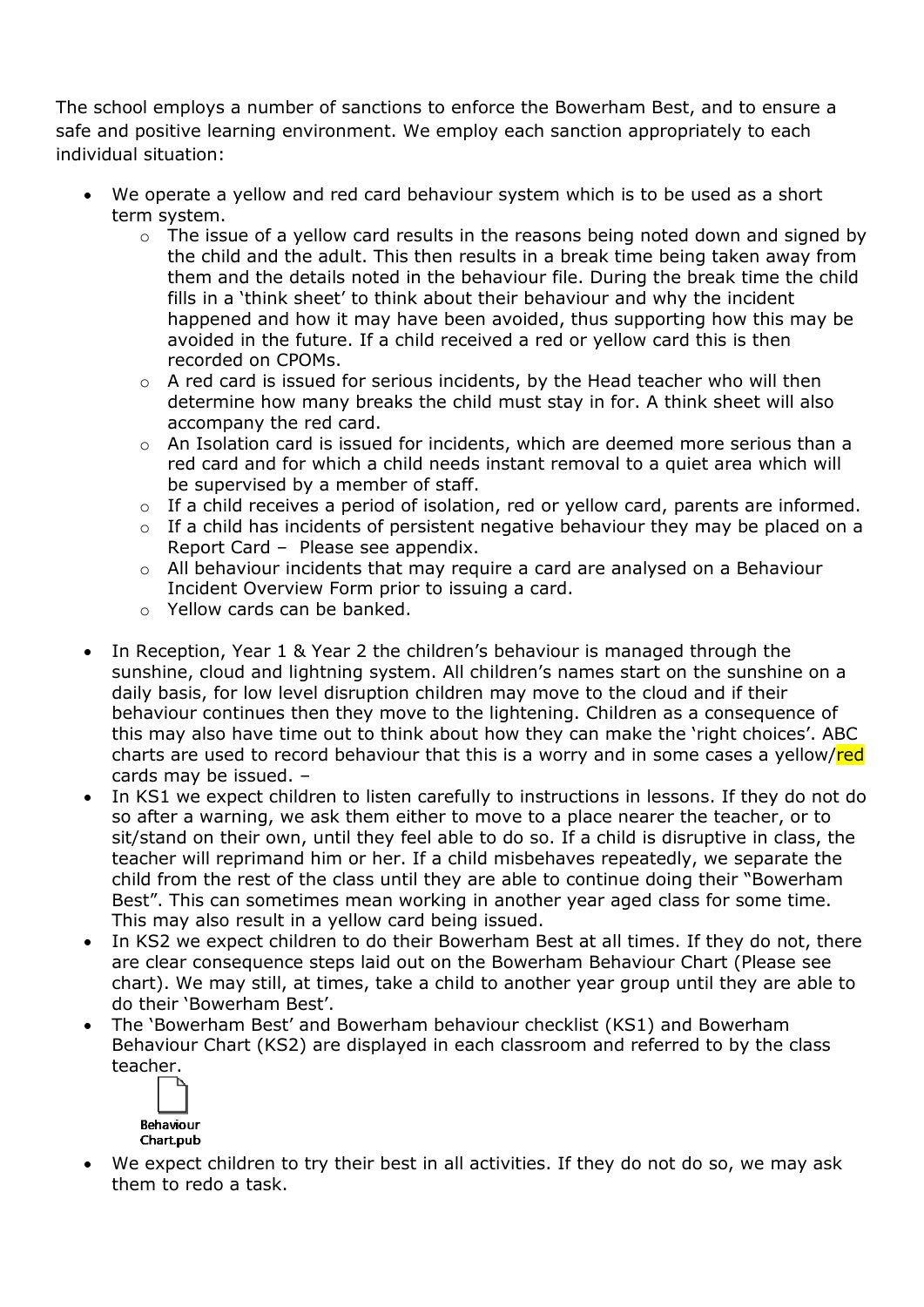- Children with special needs that impact on their behaviour may be placed on an ABC chart/ Individual Behaviour Plan to record the behaviour, possible triggers and the consequence/function of that behaviour.
- Behaviour records are monitored regularly. If there appears to be a pattern of negative behaviour, children may be placed on an ABD chart to review behaviour and triggers.
- Issues with both positive and negative behaviour will be noted in communication diaries.
- ABC Charts can be developed by the class teacher and sent home to support parents where they need support.

The class teacher discusses the Bowerham Best school rules with each class:

- Be gentle
- We listen
- We are honest
- We look after properly
- We work hard

As agreed as part of the Risk Assessment, additional Bowerham Best in response to COVID 19 are:

| We stay in our home groups through our school day                 | This means:                                                                  |
|-------------------------------------------------------------------|------------------------------------------------------------------------------|
|                                                                   | To look after each other we only play, work and talk to children in our home |
|                                                                   | group                                                                        |
| We wash our hands carefully                                       | We wash our hands at the start of the day and before and after playtime and  |
|                                                                   | lunch. We wash our hands when our teachers ask us to. If we cough and        |
|                                                                   | sneeze, we wash our hands.                                                   |
| We take care of our own equipment                                 | We use our own books, pencils, rulers and colours. We keep them safe in our  |
|                                                                   | trays when we do not need them. We always use only our own drinking bottle.  |
|                                                                   |                                                                              |
| We remember to always catch our coughs and sneezes. We act safely | We catch our coughs and sneezes in a tissue or the inside of our elbow.      |
| towards others                                                    | We never cough or spit at any one else at all.                               |

In this way, every child in the school knows the standard of behaviour that we expect in our school. If there are incidents of anti-social behaviour, the class teacher discusses these with the whole class during circle time.

The school does not tolerate bullying of any kind. If we discover that an act of bullying or intimidation has taken place, we act immediately to stop any further occurrences of such behaviour. While it is very difficult to eradicate bullying, we do everything in our power to ensure that all children attend school free from fear.

Bowerham is committed to building a community based on British Values, mutual respect and understanding.

The school recognises that all members of its community, pupils, parents and staff, of which ever racial group or background, have the right to be treated with equal respect.

Racism includes all practices and procedures that discriminate against people because of their race, colour, culture, nationality, and national or ethnic origins including religion and language. Racist incidents in school are those which are perceived to be racist by the victim or any other person. Racist incidents will be investigated by the school and can take numerous forms:

 Verbal abuse and threatening behavior – derogatory name-calling, insults, racist jokes, threats, racist language.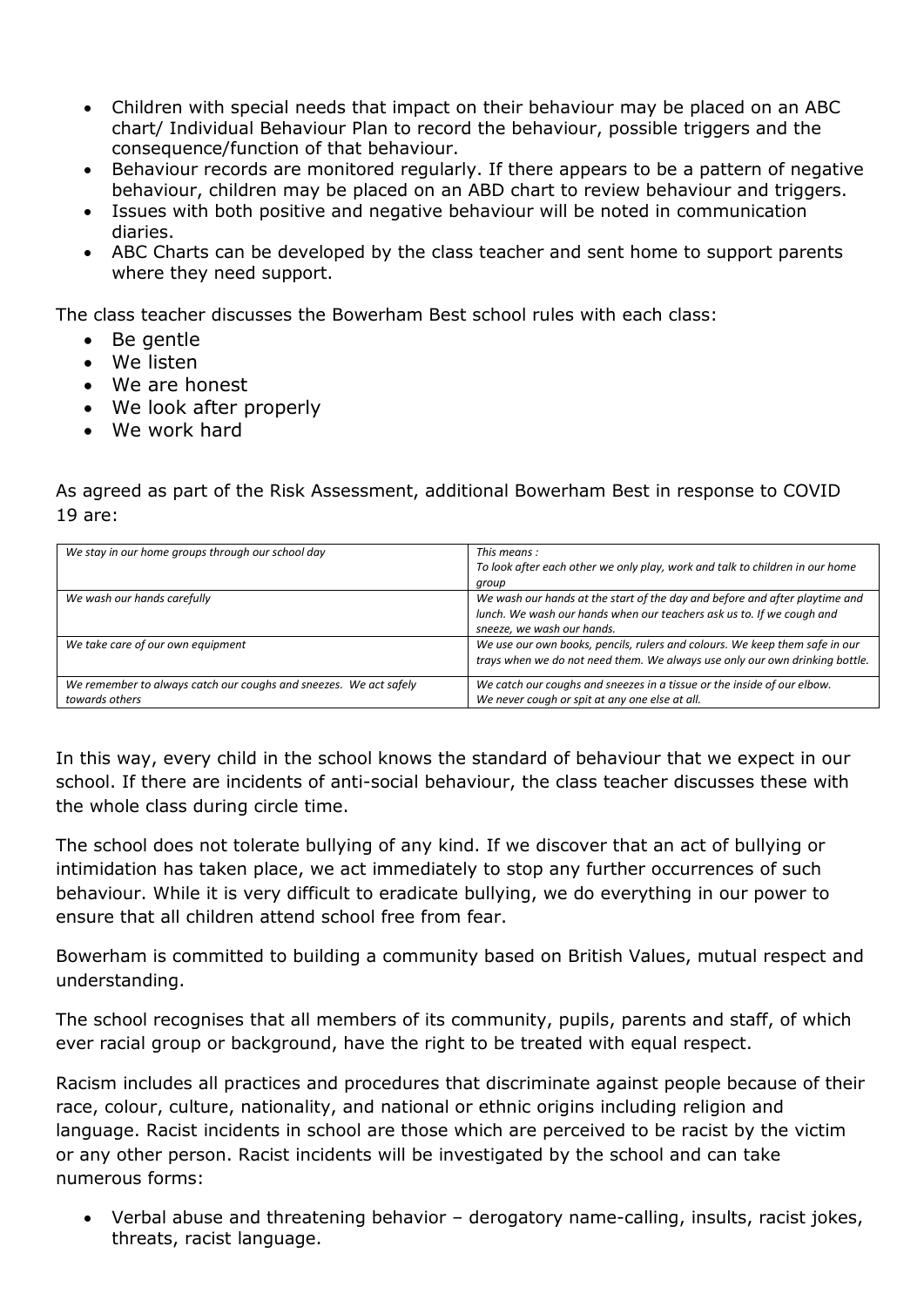- Racist comments racist comments in the course of lessons, ridicule of an individual's cultural differences e.g. food, music, dress, language.
- Physical assault because of their colour, race or ethnicity.
- Damage to property racially motivated.
- Racist graffiti.
- Discriminatory behavior refusal to co-operate with others due to their ethnic origin.

Racism is unacceptable and will not be tolerated. Perpetrators of racist incidents will be disciplined in accordance with school sanctions depending on the severity of the incident.

When racist incidents are witnessed or alleged, students, staff and parents are advised and urged to notify the Headteacher. Parents of both the victim and the perpetrator will be notified that a racist incident has occurred and the incident recorded accordingly, this will be forwarded to LEA and the GB.

## **The role of the Staff - to follow the Staff Promise**

*One of the most powerful determinants of a child's behaviour is a positive adult role model*

- All staff in our school have high expectations of the children with regard to behaviour, and they strive to ensure that all children work to the best of their ability and carry out their 'Bowerham Best'.
- Our staff treat each child fairly, and follow the policies consistently.
- All staff treat all children in their classes with respect and understanding.
- It is the responsibility of all staff to ensure that the 'Bowerhan Best' is enforced in their classes, and that their classes behave in a responsible manner during lesson time.
- Staff are to complete a behaviour incident overview sheet when a behaviour incident occurs that may result in a card being issued. These overviews are then kept centrally and used to support analysis.
- In the first instance, the class teacher deals with incidents him/herself in the normal manner. However, if misbehaviour continues, the class teacher seeks help and advice from the Head teacher and learning mentor.
- The HT and LM liaise with external agencies, as necessary, to support and guide the progress of each child and may, for example, discuss the needs of a child with the social worker or LEA behaviour support service. This is always shared appropriately with staff as is necessary.
- The class teacher reports to parents about the progress of each child in their class, in line with the whole-school policy. The class teacher may also contact a parent if there are concerns about the behaviour or welfare of a child.

## **The role of the Headteacher**

- It is the responsibility of the Headteacher, under the School Standards and Framework Act 1998, to implement the school behaviour policy consistently throughout the school, and to report to governors, when requested, on the effectiveness of the policy. It is also the responsibility of the Headteacher to ensure the health, safety and welfare of all children in the school
- The Headteacher has the responsibility for giving fixed-term suspensions to individual children for serious acts of misbehaviour. For repeated or very serious acts of antisocial behaviour, the Headteacher may permanently exclude a child. These actions are taken only after the school governors have been notified.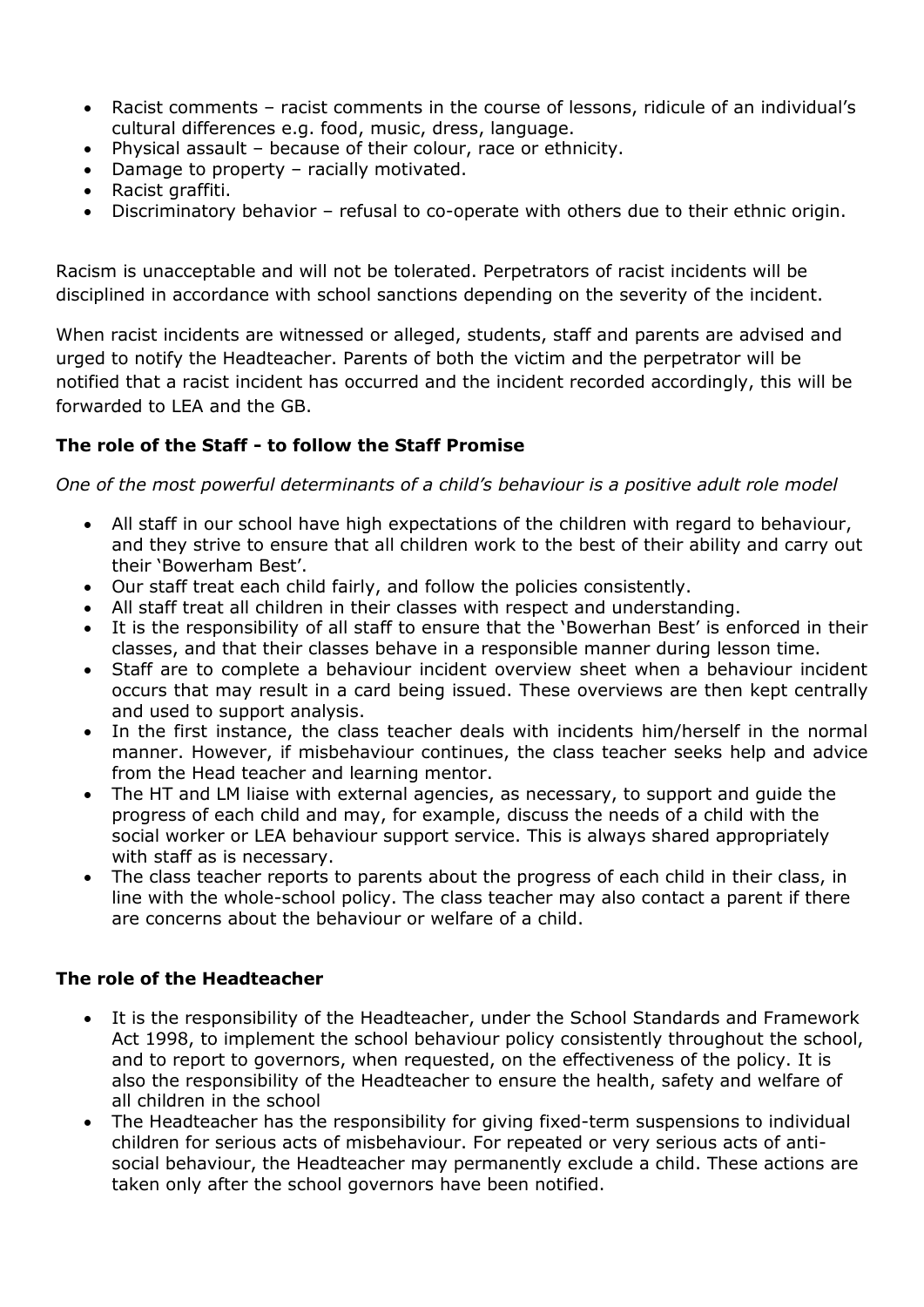## **The role of parents- to follow the Parents Promise**

The school collaborates actively with parents, so that children receive consistent messages about how to behave at home and at school.

- We expect parents to read the Promise in the communication diaries and on the Website and, as a member of our community, respect them and support them.
- We expect parents to support their child's learning, and to cooperate with the school, as set out in the parents promise. We try to build a supportive dialogue between home and school, and we inform parents immediately if we have concerns about their child's welfare or behaviour.
- If the school has to use reasonable sanctions as a consequence of a child's behaviour, we expect parents to support the actions of school. If parents have any concerns about the way that their child has been treated, they should initially contact the class teacher. If the concern remains, they should contact the Head of the Key Stage, failing that the HT. If these discussions cannot resolve the problem, a formal grievance or appeal process can be implemented; this is where the GB will become involved.

### **The role of governors – to follow the Governors Promise**

 The Governors have endorsed this policy and, with the Head teacher, will review its effectiveness annually. Together, they will ensure that the policy is administered fairly and consistently. The Governing Body has the responsibility of setting down these general guidelines on standards of discipline and behaviour, and of reviewing their effectiveness. The governors support the head teacher in carrying out the guidelines.

#### **Fixed-term and permanent exclusions**

We do not wish to exclude any child from school, but sometimes this may be necessary. The relevant Internet address is:

<https://www.gov.uk/school-discipline-exclusions/exclusions>

#### **Fixed period exclusions**

A fixed period exclusion is where your child is temporarily removed from school. They can only be removed for up to 45 school days in one school year, even if they've changed school. If a child has been excluded for a fixed period, schools should set and mark work for the first 5 school days. If the exclusion is longer than 5 school days, the school must arrange suitable full-time education from the sixth school day, eg at a pupil referral unit.

#### **Permanent exclusion**

Permanent exclusion means a child is expelled. Lancashire County council must arrange fulltime education from the sixth school day.

If the Headteacher excludes a child, s/he informs the parents verbally, immediately, giving reasons for the exclusion. Parents and the child are then informed in writing providing an explanation of the exclusion. At the same time, the Headteacher makes it clear to the parents that they can, if they wish, appeal against the decision to the governing body. The school informs the parents how to make any such appeal.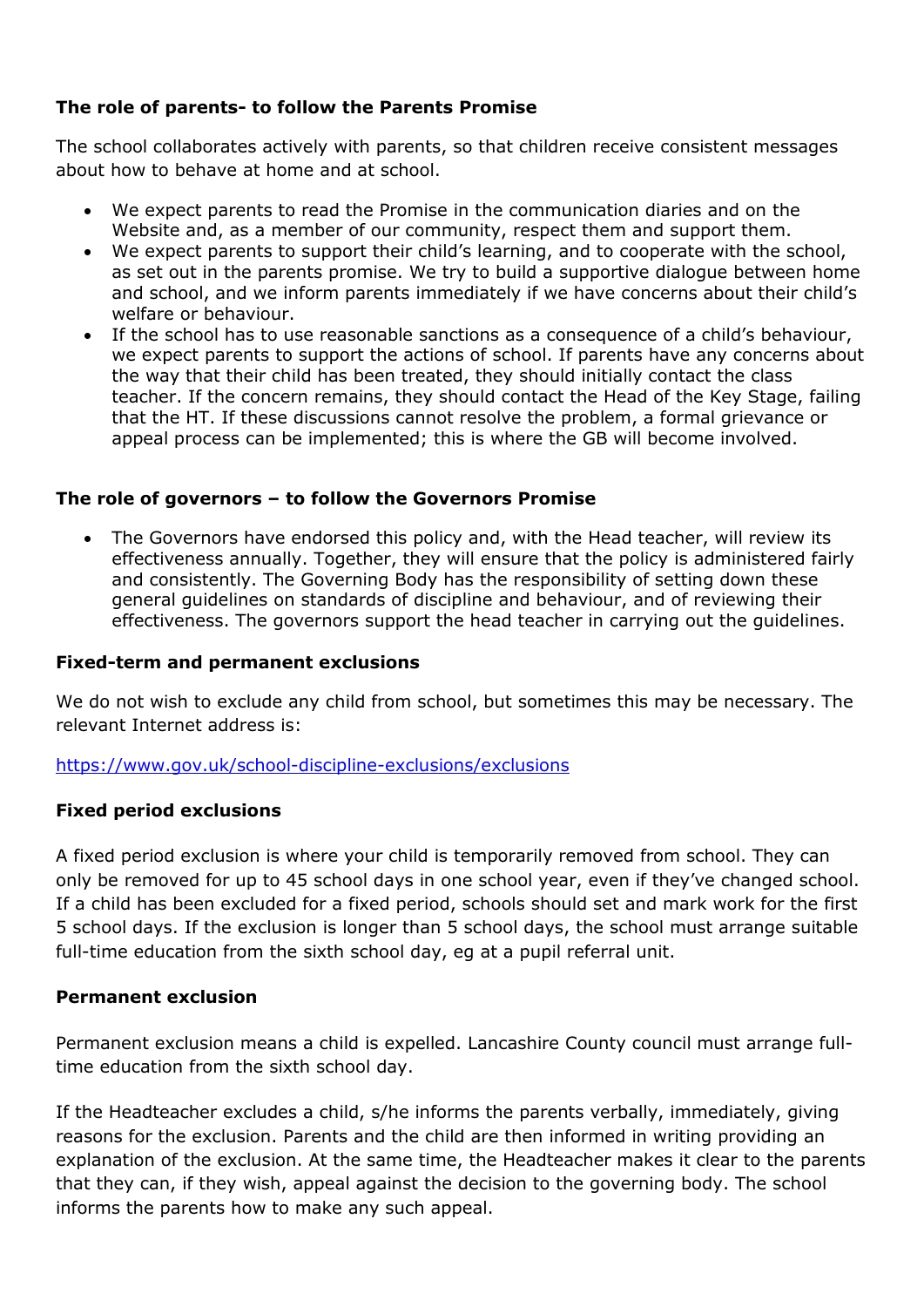The Headteacher informs the LEA and the governing body about any permanent exclusion, and about any fixed-term exclusions beyond five days in any one term.

### **Monitoring and review**

The Headteacher monitors the effectiveness of this policy on a regular basis. S/he also reports to the governing body on the effectiveness of the policy and, if necessary, makes recommendations for further improvements.

The Headteacher keeps a record of any child who is suspended for a fixed-term, or who is permanently excluded.

### **Power to use reasonable force**

What is reasonable force?

The term 'reasonable force' covers the broad range of actions used by most teachers at some point in their career that involve a degree of physical contact with pupils. Force is usually used either to control or restrain. This can range from guiding a pupil to safety by the arm through to more extreme circumstances such as breaking up a fight or where a pupil needs to be restrained to prevent violence or injury.

'Reasonable in the circumstances' means using no more force than is needed. Schools generally use force to control pupils and to restrain them. 'Control' means either passive physical contact, such as standing between pupils or blocking a pupil's path, or active physical contact such as leading a pupil by the arm out of a classroom.

Power to use reasonable force 'Restraint' means to hold back physically or to bring a pupil under control. It is typically used in more extreme circumstances, for example when two pupils are fighting and refuse to separate without physical intervention. School staff should always try to avoid acting in a way that might cause injury, but in extreme cases it may not always be possible to avoid injuring the pupil.

Who can use reasonable force?

All members of school staff have a legal power to use reasonable force. This power applies to any member of staff at the school. It can also apply to people whom the Headteacher has temporarily put in charge of pupils such as unpaid volunteers or parents accompanying pupils on a school organised visit.

When can reasonable force be used?

Reasonable force can be used to prevent pupils from hurting themselves or others, from damaging property or from causing disorder. In a school, force is used for two main purposes – to control pupils or to restrain them. The decision on whether or not to physically intervene is down to the professional judgement of the staff member concerned and should always depend on the individual circumstances.

The following list is not exhaustive but provides some examples of situations where reasonable force can and cannot be used.

Schools can use reasonable force to: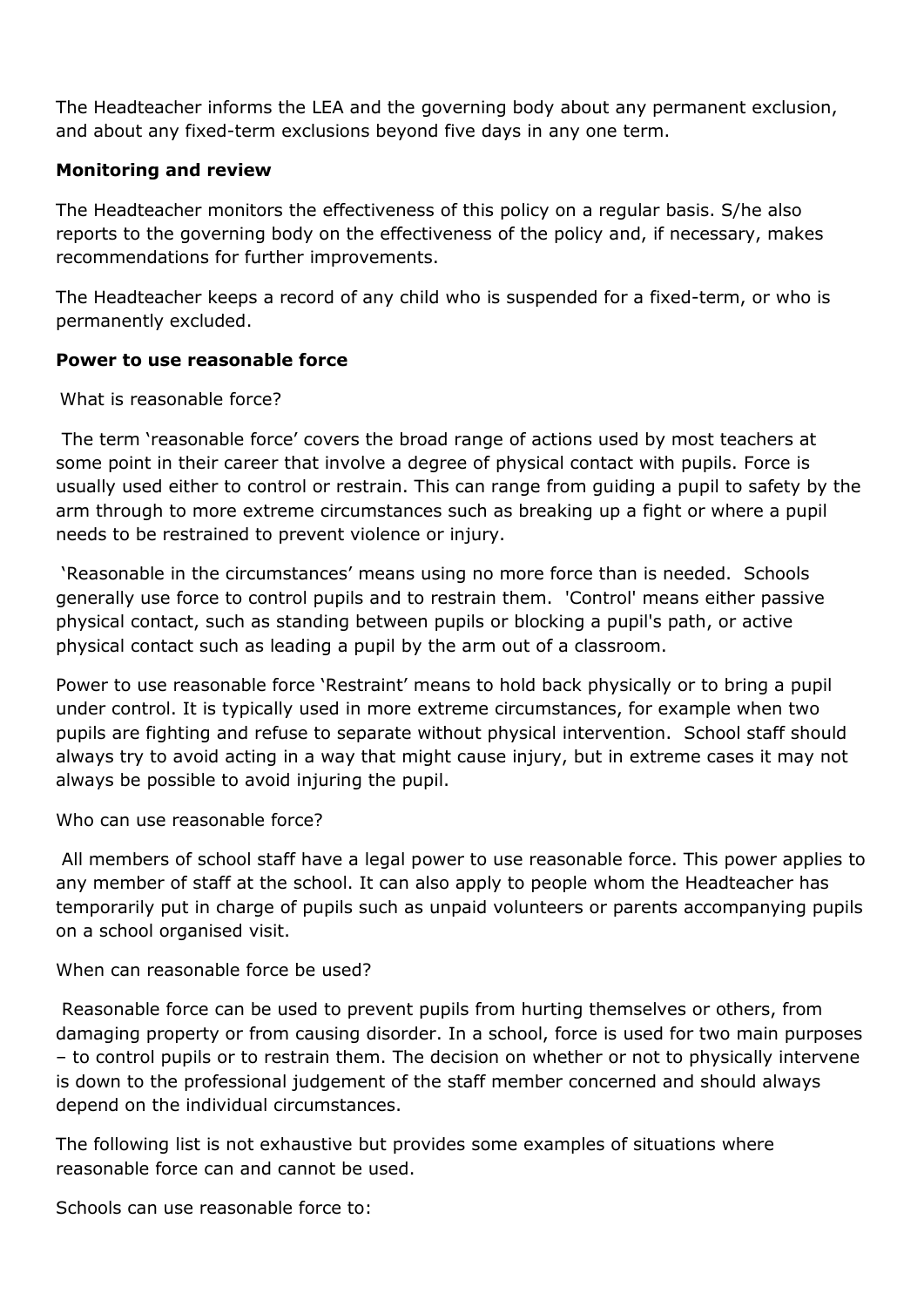remove disruptive pupils from the classroom where they have refused to follow an instruction to do so;

prevent a pupil behaving in a way that disrupts a school event or a school trip or visit;

 prevent a pupil leaving the classroom where allowing the pupil to leave would risk their safety or lead to behaviour that disrupts the behaviour of others;

 prevent a pupil from attacking a member of staff or another pupil, or to stop a fight in the playground;

restrain a pupil at risk of harming themselves through physical outbursts.



### **Conduct outside the school gates**

Subject to this policy the school may discipline for any misbehaviour when the pupil is:

- Taking part in any school related activity
- Travelling to or from school
- Wearing the school uniform
- In some other way identifiable as a pupil of the school

In circumstances where a pupil's behaviour is reported to be inappropriate outside school time the parent/carer of the child will be contacted and the behaviour discussed

#### **Searching pupils**

School staff can search a pupil for any item if the pupil agrees.

Headteachers and staff authorised by them have a statutory power to search pupils or their possessions, without consent, where they have reasonable grounds for suspecting that the pupil may have a prohibited item.

Prohibited items are:

- knives or weapons
- alcohol
- illegal drugs
- stolen items
- tobacco and cigarette papers
- fireworks
- pornographic images
- any article that the member of staff reasonably suspects has been, or is likely to be, used:
- to commit an offence, or
- to cause personal injury to, or damage to the property of, any person (including the pupil).

Headteachers and authorised staff can also search for any item banned by the school rules which has been identified in the rules as an item which may be searched for.